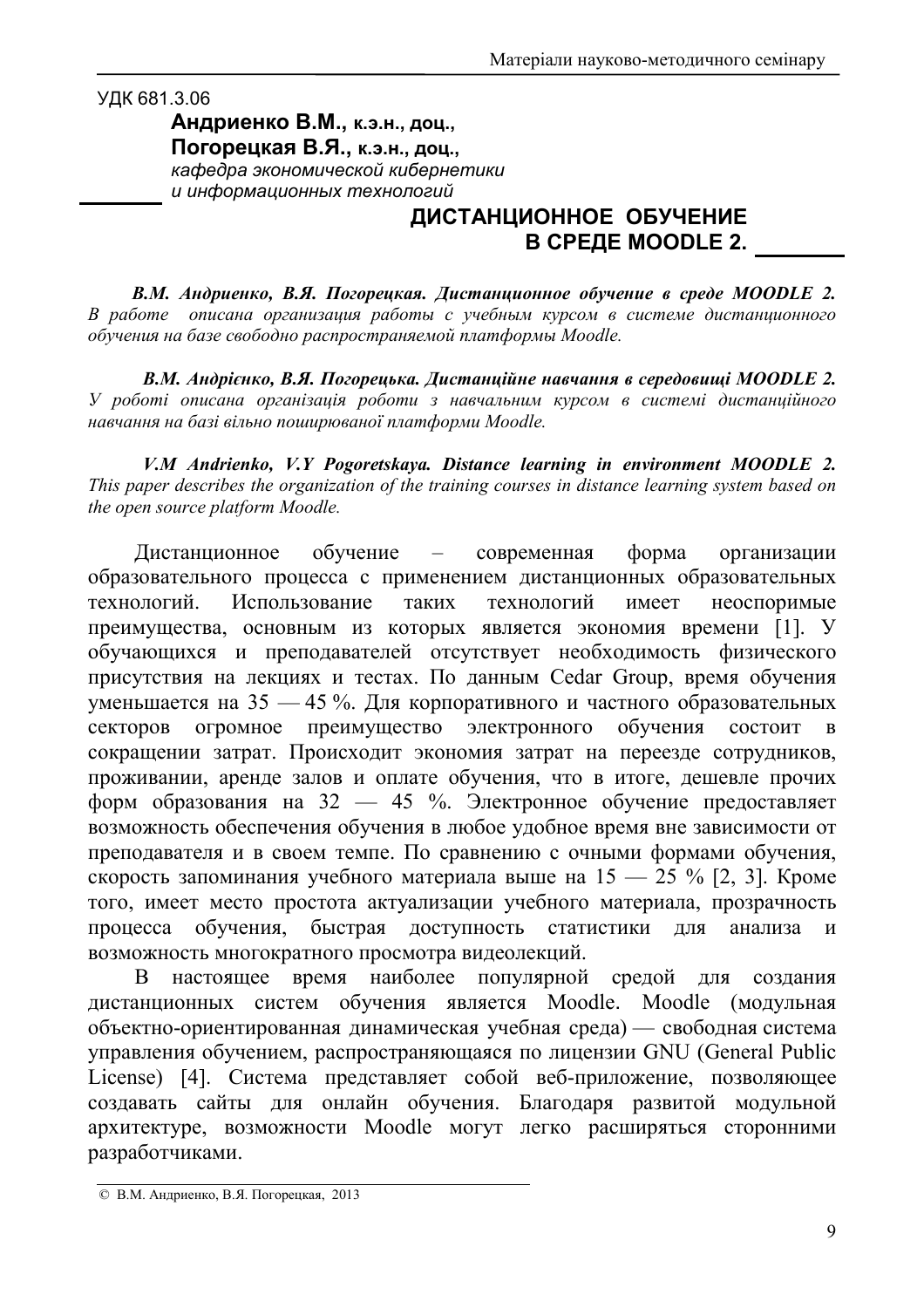В середине 2011 года система Moodle использовалась более чем на 55 тыс. зарегистрированных сайтах с более чем 44 млн. пользователей, на 4,7 млн. курсов в 214 странах и более чем на 75 языках [2].

Moodle предлагает широкий спектр возможностей для полноценной поддержки процесса обучения, а также разнообразные способы представления учебного материала, проверки знаний и контроля успеваемости. По уровню предоставляемых возможностей система выдерживает сравнение с известными коммерческими системами (табл. 1), в силу чего зарекомендовала себя с положительной стороны в целом ряде зарубежных и украинских вузов, в том числе и в Одесском национальном политехническом университете. Полный обзор систем представлен в работе [3].

В данной статье кратко описана организация работы с учебным курсом в системе дистанционного обучения на базе платформы Moodle. При разработке использовалось руководство для пользователя Moodle [4].

| Характеристики                | Системы обучения                                            |                          |                                                     |              |                           |                         |                          |                       |                          |
|-------------------------------|-------------------------------------------------------------|--------------------------|-----------------------------------------------------|--------------|---------------------------|-------------------------|--------------------------|-----------------------|--------------------------|
| систем<br>обучения            | <b>MOODLE</b>                                               | LAMS                     | Sakai                                               | ATutor       | Claroline                 | Dokeos                  | <b>OLAT</b>              | OpenACS               | <b>ILIAS</b>             |
| <b>SCORM</b>                  | $+$                                                         | $\blacksquare$           | $^{+}$                                              | $+$          | $+$                       | $+$                     | $+$                      |                       | $+$                      |
| <b>IMS</b>                    | $^{+}$                                                      | $\overline{\phantom{0}}$ | $^{+}$                                              | $^{+}$       | $+$                       | $^{+}$                  | $+$                      |                       | $\overline{\phantom{0}}$ |
| Языки<br>приложения           | <b>PHP</b>                                                  | Java                     | Java                                                | PHP          | PHP                       | PHP                     | Java                     |                       | PHP                      |
| СУБД                          | <b>MySQL</b>                                                | <b>MySQL</b>             | MySQL,<br>Oracle,<br>hsqldb                         | <b>MySQL</b> | <b>MySQL</b>              | <b>MySQL</b>            | MySQL,<br>Postgre<br>SQL | Oracle,<br>PostgreSQL | <b>MySQL</b>             |
| Лицензии                      | <b>GNU</b><br>/GPL                                          | <b>GNU</b><br>/GPL       | GNU/GPL                                             | GNU/GPL      |                           | GNU/GPL GNU/GPL GNU/GPL |                          | GNU/GPL               | <b>GNU</b><br>/GPL       |
| Русский язык                  | $^{+}$                                                      |                          | $^{+}$                                              | $^{+}$       | $+$                       | $+$                     | $+$                      | $+$                   | $+$                      |
| Другие языки                  | >54                                                         | 20                       | 28                                                  | >50          | 36                        | 38                      | 34                       | 35                    | 43                       |
| Система<br>проверки<br>знаний | тесты,<br>задания,<br>семинары,<br>активность<br>на форумах | тесты                    | тесты,<br>задания.<br>активно-<br>сть на<br>форумах | тесты        | тесты,<br>упражне-<br>ния | тесты                   | тесты,<br>задания        | тесты                 | тесты                    |
| Демонстрацион<br>ный сервер   | $\pm$                                                       | $^{+}$                   |                                                     | $+$          | $+$                       | $^{+}$                  | $+$                      |                       |                          |

Таблица 1 – Сопоставление систем обучения

Одним из основных понятий системы Moodle является дистанционный учебный курс, который представляет собой не только средство для организации процесса обучения, но и является средой общения для его участников.

Дистаниионный үчебный  $KYPC$ это набор тематических  $\overline{\phantom{a}}$ (или календарных) модулей, в которых размещены информационные ресурсы и интерактивные элементы курса.

Информационные ресурсы материалы ДЛЯ изучения, которые  $\overline{\phantom{0}}$ преподаватель размещает в модулях дистанционного курса.

Интерактивные элементы курса - это средства, позволяющие закрепить содержание изучаемого материала, контролировать усвоение отдельных тем или учебного курса в целом.

Участники дистанционного курса (преподаватели и студенты) должны быть зарегистрированными пользователями сайта. Регистрация студентов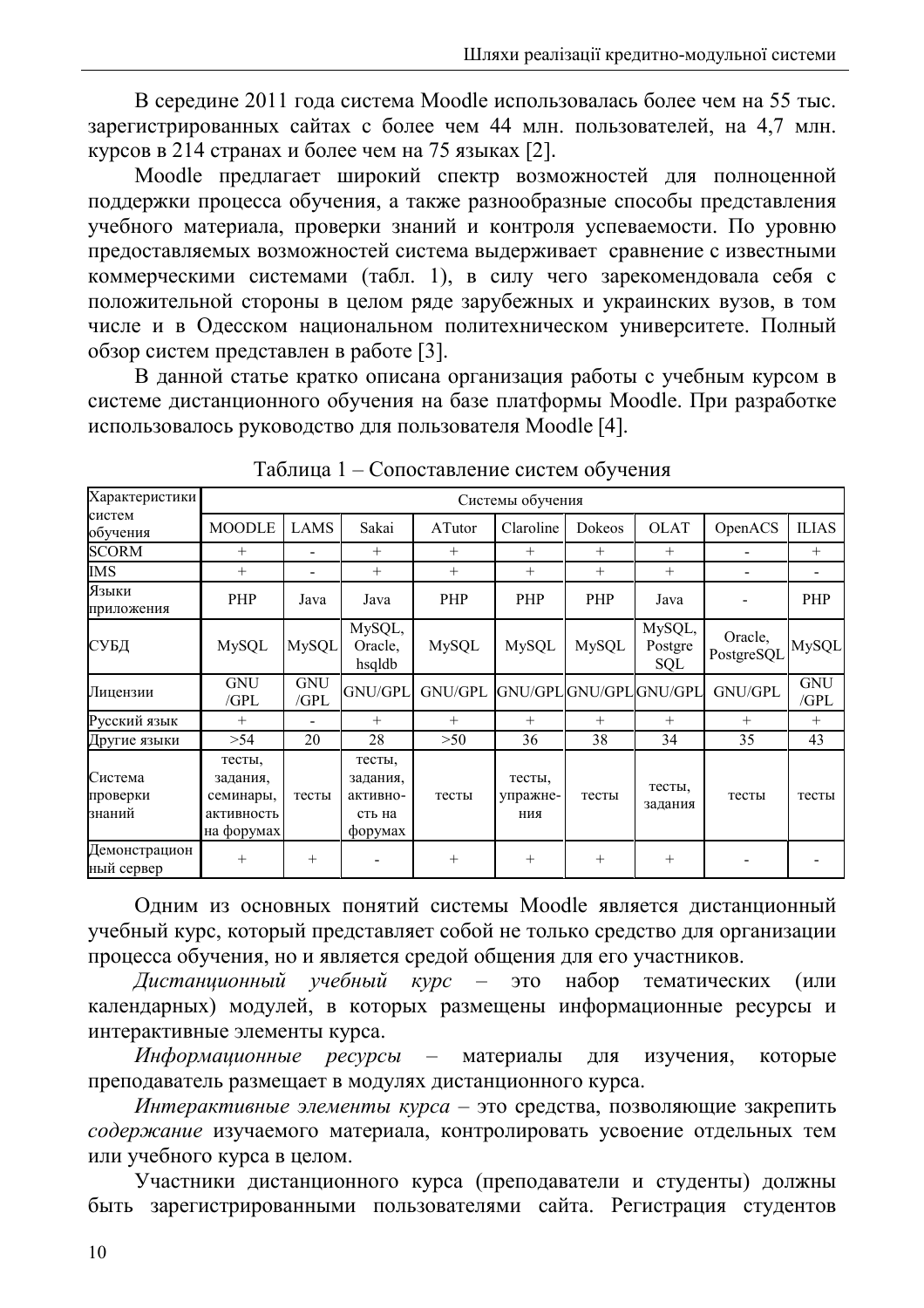осуществляется администратором сайта в Центре дистанционного обучения (ЦДО). Результатом регистрации пользователя на сайте является создание учетной записи пользователя, а также назначение студентов в соответствующие группы с установленным набором курсов (дисциплин). Каждому студенту выдаются его индивидуальные логин и пароль, которые необходимо запомнить и рекомендуется хранить в недоступном для посторонних лиц месте. Если студент обнаружил, что по его учетной записи отсутствует доступ к нужному курсу, то для разъяснения ситуации необходимо связаться с сотрудником ЦДО.

Для получения доступа к дистанционным курсам необходимо нажать кнопку Вход в правом верхнем углу Главной страницы сайта системы дистанционного обучения (рис. 1). В появившемся окне «Вход в систему» следует ввести данные учетной записи, полученные при прохождении процедуры регистрации, в поля «Логин», «Пароль» и нажать кнопку «Вход»  $(pnc. 2)$ .



Рис. 1. Главная страница сайта системы дистанционного обучения

| <b>Dones</b> ekilich                                              |                                                                     |
|-------------------------------------------------------------------|---------------------------------------------------------------------|
|                                                                   | Bxcn                                                                |
| Паралы ******<br>Некоторые курсы могут позволять гостевой доступ. |                                                                     |
| <b>Bakni rochev</b>                                               |                                                                     |
|                                                                   |                                                                     |
|                                                                   | Забыли пользовательское имя или пароль?<br>Почогате попасть не сейт |



Внешний вид дистанционного учебного курса представлен на рис. 3. В левой верхней части окна курса в области навигационной полосы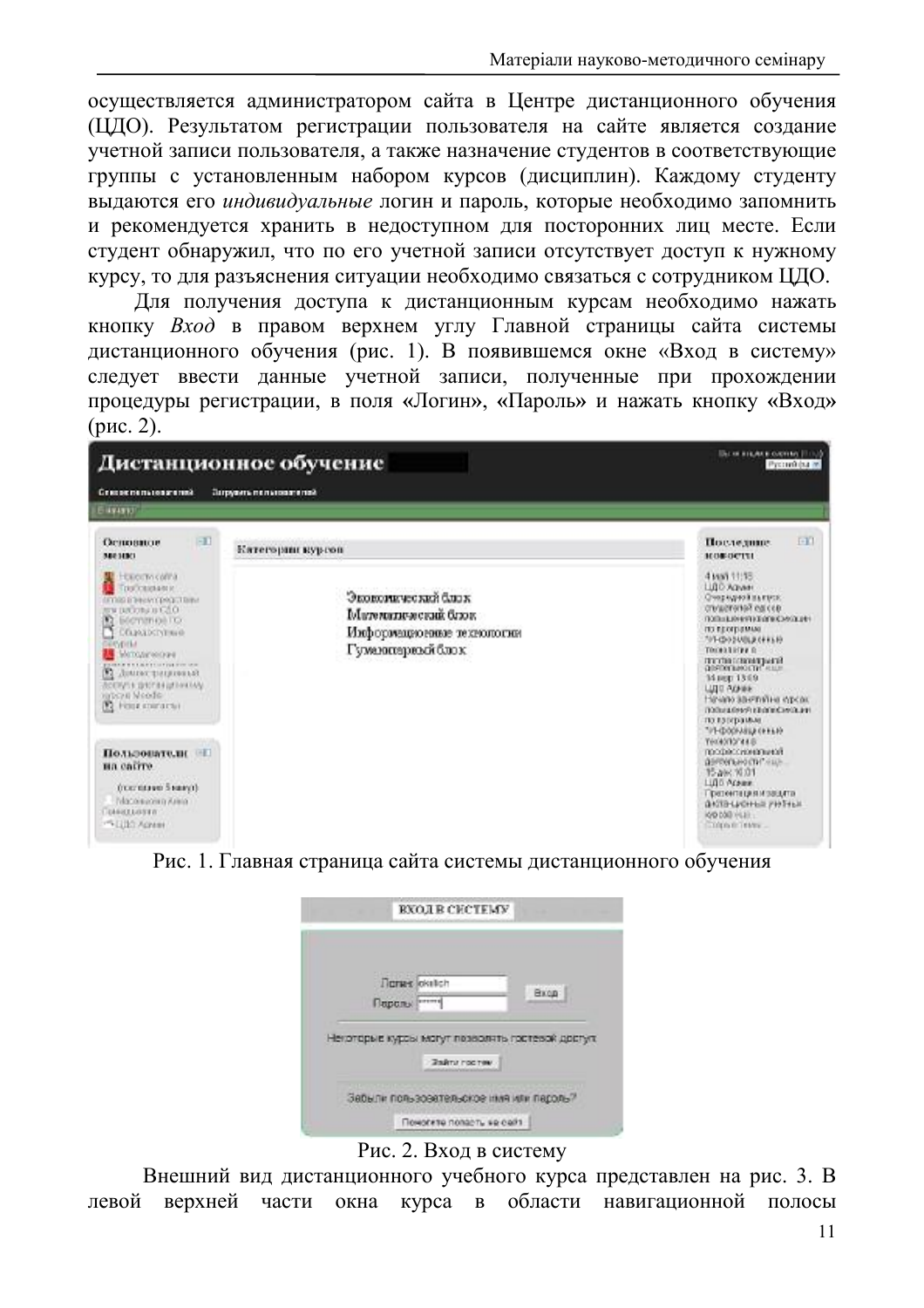отображаются гиперссылки на страницы системы, которые открываются в процессе работы. Ссылки позволяют проследить путь от стартовой страницы до текущей страницы и предоставляют возможность быстро вернуться на одну из ранее открытых страниц. Ниже области навигационной полосы окно курса делится на три колонки. В левой и правой колонках размещены соответственно функциональные и информационные блоки, в средней широкой – центральный блок, в котором расположены основные модули курса.

Из списка категорий на Главной странице сайта системы дистанционного обучения (рис. 1) необходимо выбрать нужную категорию. Из появившегося списка - нужный дистанционный учебный курс.



Рис. 3. Внешний вид экранной формы дистанционного учебного курса

Блок - это группа ссылок и другие средства работы с курсом, объединенные по общим признакам и имеющие свое назначение. Описание блоков приведено в табл. 2. С помощью кнопок  $\boldsymbol{\mathit{H}}$ расположенных справа от названия блока, содержание можно скрывать, отображать (при этом название блока отображается всегда) или переместить блок в Док (область в левой части окна). При повторном нажатии на кнопку блок вернется на свое прежнее место. Для одновременного перемещения всех блоков из дока на страницу курса в левой части окна после вкладок с названием блоков нужно нажать кнопку**ШШ**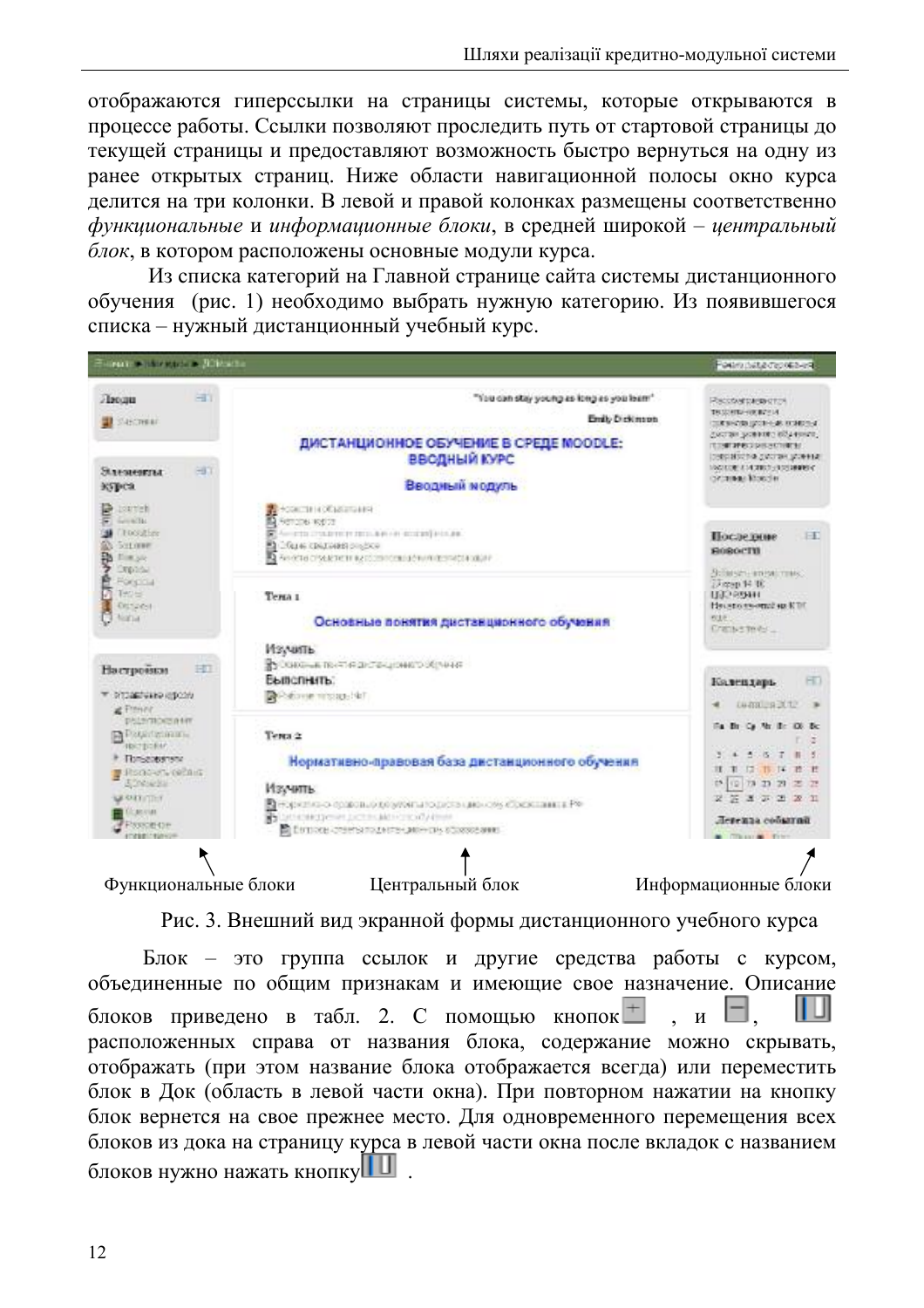| Блок                                                                                                                                                                                                                                                                                                                                                                                                                                   | Назначение                                                                                                                                                 | Размещение<br>в окне курса |
|----------------------------------------------------------------------------------------------------------------------------------------------------------------------------------------------------------------------------------------------------------------------------------------------------------------------------------------------------------------------------------------------------------------------------------------|------------------------------------------------------------------------------------------------------------------------------------------------------------|----------------------------|
| Люди<br>FF<br>Люди.<br><b>BE VALISHING</b>                                                                                                                                                                                                                                                                                                                                                                                             | Ссылка ведет к списку всех<br>участников курса. Щелчок на<br>фамилии участника позволяет<br>просмотреть подробную<br>информацию о нем.                     | Слева                      |
| Элементы курса<br>Элементы<br>$-111$<br>курса<br>29 Journals<br>Плоезарил<br><b>Sanaries</b><br>Лен, нг.<br>Onopoli<br>Forytrout<br>Tectur<br>Haluting<br>$u_{\text{STE}}$                                                                                                                                                                                                                                                             | Выводится список всех типов<br>ресурсов и элементов, размещенных<br>в курсе.                                                                               | Слева                      |
| Настройки<br>Настройки<br>Угравление куровы<br>Озенок<br><b>ROBETOURTEDS</b> K<br>DOM:<br>Настроя в моего<br>трофитя                                                                                                                                                                                                                                                                                                                   | Предназначается для управления<br>курсом. Позволяет пользователю<br>быстро перейти к определенным<br>действиям.<br>Интерфейс зависит от роли<br>участника. | Слева                      |
| Навигация<br>Навигация<br>$-11$<br>В начало<br>REFLIGNOR ROMA<br>страница<br><b>• Страницы сайта</b><br>Most apodunts<br>Мон курсы<br><b>OUO</b><br><b>DOMoodle</b><br>• Участники<br>P OGujos<br><b>F</b> Teue 1<br>Teus 2<br>Teus 3<br>Teue 4<br>F Teus 5                                                                                                                                                                            | Прописывается полный<br>путь<br><b>OT</b><br>стартовой страницы до<br>текущей.<br>Позволяет быстро перейти<br>на<br>определенную страницу системы.         | Слева                      |
| Мои курсы<br>$I = \Pi$<br>мои курсы<br><b>Monda</b> just<br>отудентов<br>та дистандионное<br>обучаные в преда-<br>Mandle: BBazusus Kype<br>ев информатика для<br><b>ЭВОЧНАКОВ, ЛЕОНОМНОТОВ</b><br>пр. Информационные<br>FRONTOUTED FIRST BE<br>профессиональной.<br>JUSTIFICATION TVL<br><b>METRURYHELM</b> THE<br>пасчилови III опместр.<br>т в Организация<br>диатвеционного обучения.<br>B.COLAR MOOCHe<br><b>THE THETOMAK HYDE</b> | Отображаются<br><b>BCC</b><br>курсы,<br>доступные пользователю.<br>Позволяет<br>быстро<br>перейти<br>К<br>любому курсу                                     | Слева                      |

## Таблица 2 - Блоки дистанционного учебного курса в Moodle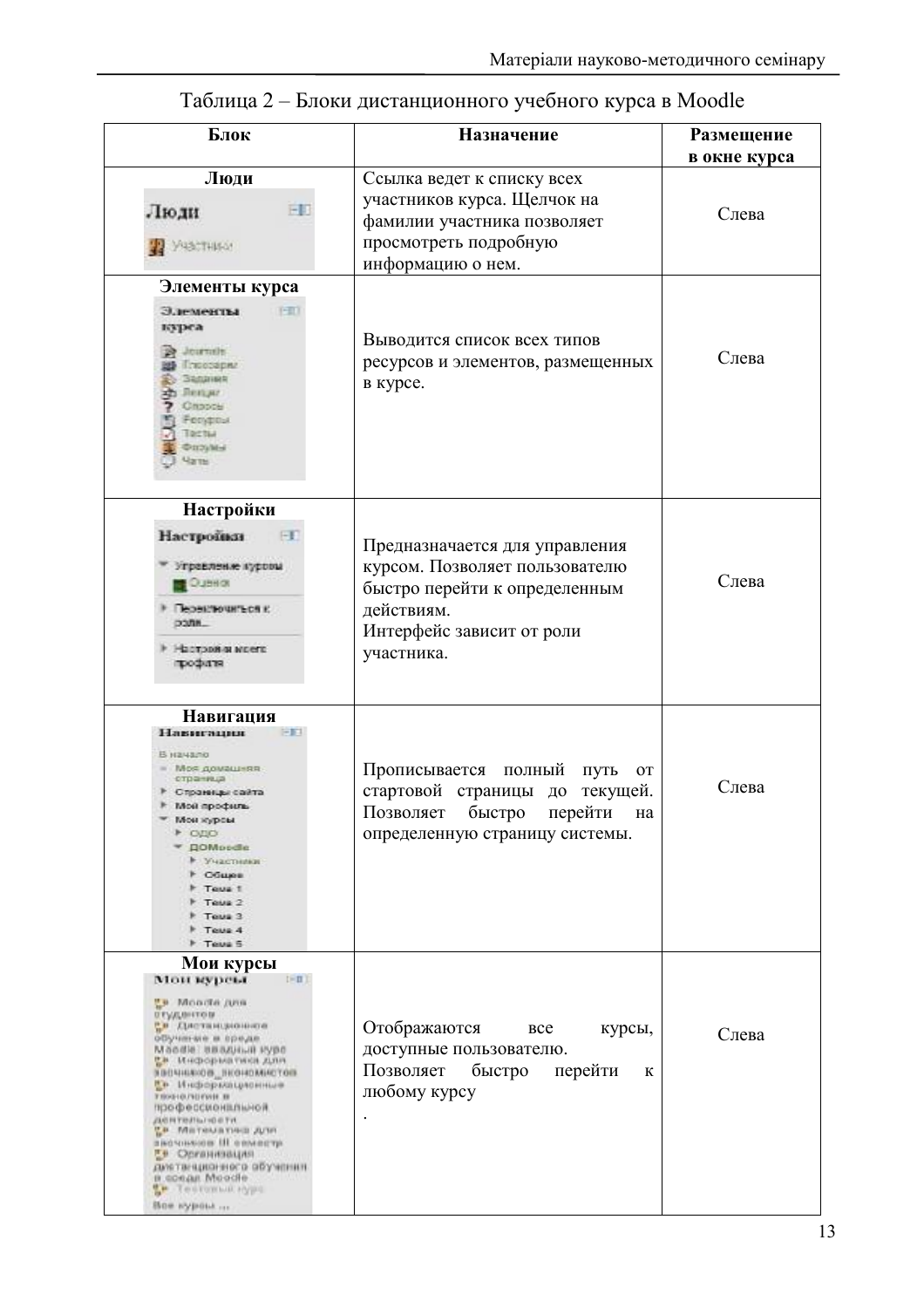| Блок                                                                                                                                                                                             | Назначение                                                                                                                                                                                                       | Размещение<br>в окне курса |  |
|--------------------------------------------------------------------------------------------------------------------------------------------------------------------------------------------------|------------------------------------------------------------------------------------------------------------------------------------------------------------------------------------------------------------------|----------------------------|--|
| Календарь<br>Календарь<br>$-1$<br>сентября 2012<br>Cp 4s Fir CC Bc<br>s<br>10<br>17<br>19 <sub>1</sub><br>宜 21<br>98.<br>$27 - 23$<br>Легенда событий<br>Charc & Fire:<br>punta as floradoparena | В Календаре отображаются события<br>сайта, курса, групповые события и<br>собственные события пользователя.<br>Пользователь<br>может<br>при<br>необходимости<br>скрыть<br>He<br>интересующие его события.         | Справа                     |  |
| Предстоящие<br>События<br>Предстоящие :: 13<br>события<br>Нет представших<br>событие<br>Пережу к капендарно<br>DECIE COOL TIME.                                                                  | отображаются события<br>блоке<br>B<br>(дата<br>время),<br>которые<br>И<br>запланированы<br>курсе<br>на<br>B<br>ближайшее время.<br>Ссылки позволяют открыть для<br>выполнения соответствующие<br>элементы курса. | Справа                     |  |
| Обмен<br>сообщениями<br>Общен-<br>сообщениями<br>Нет новых сообщений<br>Свобзючия                                                                                                                | Отображаются ссылки на<br>сообщения внутренней почты<br>Moodle. Нажатие на ссылку<br>открывает историю сообщений                                                                                                 | Справа                     |  |

Наряду с названными выше преимуществами, системы дистанционного обучения имееют и свои недостатки. Основной недостаток - это проблема идентификации личности обучаемого. Отсутствует 100 % гарантия, что именно этот студент отвечает на вопросы теста. Кроме того, при электронном обучении нет живого общения с преподавателем, поэтому оно имеет определенные ограничения в применении. Например, его трудно применить для развития навыков работы в команде, при изучении курсов, требующих проведения эксперимента или опыта, а также при изучении иностранных языков и некоторых разделов математики и механики.

Тем не менее, зарубежный опыт свидетельствует о том, что во многих эффективность электронной обучения не отраслях формы уступает эффективности очной формы обучения [3, 4]. На сегодняшний день это официально признано на уровне ООН и ЮНЕСКО.

Привлекательность и современные формы организации дистанционного обучения, как качественно нового способа образовательных технологий, активно внедряется в различных учебных заведениях, что позволяет разнообразить способы компетентностной подготовки будущих специалистов